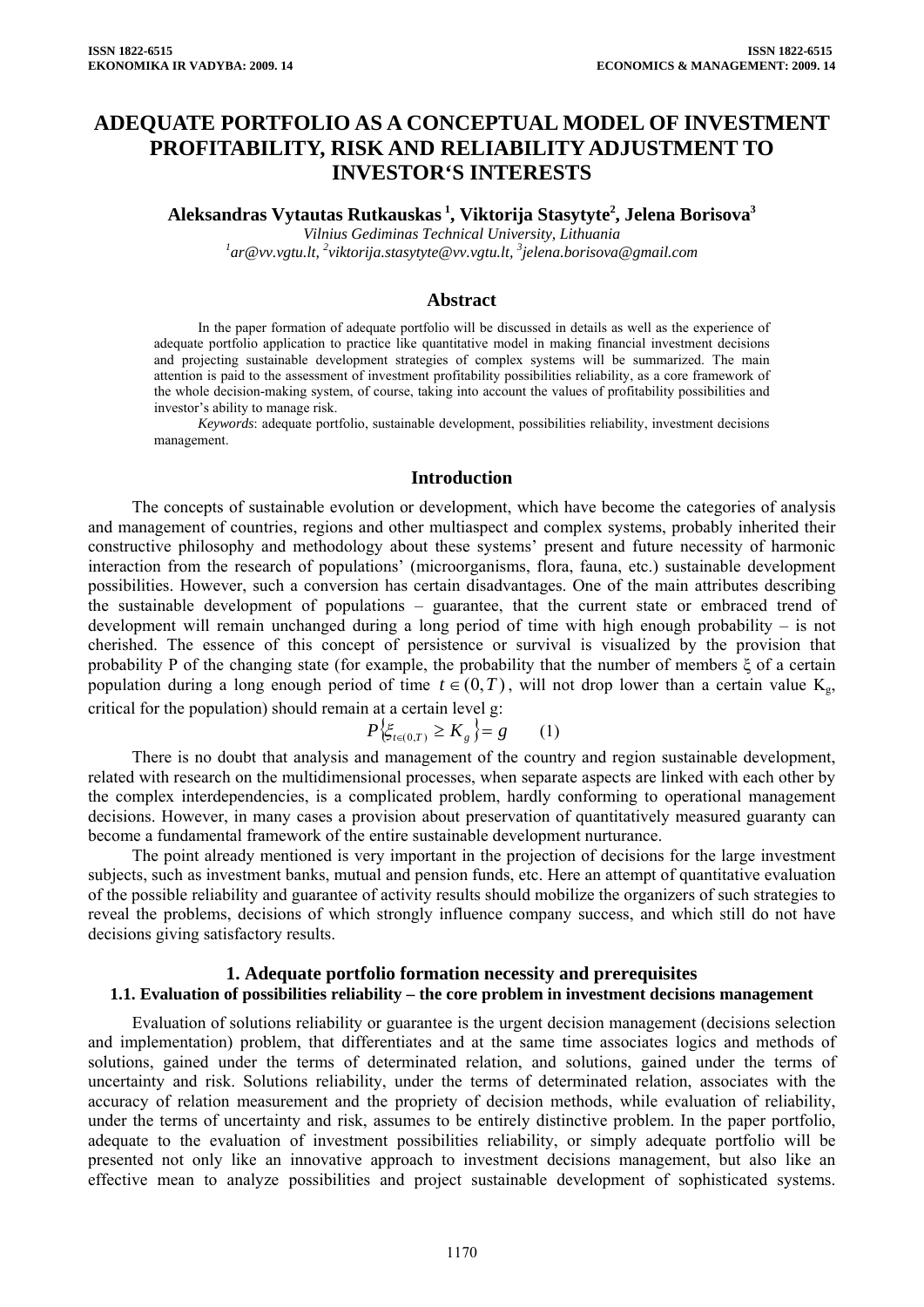Analyzing stochastic values or processes we will measure reliability of possibility as reliability or survival function  $S(x) = 1 - F(x)$ , here  $F(x) = P\{\xi \le x\}$  is accumulated distribution function of investment possibilities. Hence  $S(x) = P\{\xi \ge x\}$ .

## **1.2. Adequate portfolio as natural result of modern investment portfolio development, devoted to integral profitability, risk and reliability adjustment according investor's utility function**

Function of fundamental modern (Markowitz) portfolio and its further amplifications is a possibility to commensurate investment profitability and risk objectively and to give an opportunity to choose a portfolio taking into consideration investor's indifference curve. Efficiency line of portfolio values is fundamental mean of such choice and optimization (Sharpe, 1964). However, evaluation of the aimed profitability's reliability and along with general commensuration of profitability, risk, and reliability levels, compounding an effective zone in three-dimensional – profitability, risk, reliability – space is of premium importance for today's investor. Effective zone, that is compounded as an intersection of survival function of portfolio possibilities values and isoguarantees, not only contributes for such a commensuration, but also becomes a set of constraints searching for the possibility of the largest profitability for an investor, in other words a criteria invoking his utility function, that depends on profitability, *risk,* and reliability. Here the word *risk* is distinguished in order to stress the principal difference between the risk of investment possibilities and investor's risk, that depends on individual features of an investor.

#### **1.3. The conception of isoguarantee**

In order to evaluate investment utility for investor according profitability value, profitability possibilities' riskness and reliability of every profitability possibility, a concept of isoguarantee is used, which was proposed by the authors (Rutkauskas, 2003).

Isoguarantee of investment portfolio is a line in "portfolio risk – portfolio profitability possibilities" plane, connecting possibility values of the same guarantee under changing risk conditions.

In probability theory and mathematical statistics terminology, isoguarantee is a line, connecting qlevel quintiles  $\zeta_q^s(P\{\xi^s \geq \xi_q^s\} = q)$  $\xi_q^s(P) \xi_s^s \ge \xi_q^s = q$  of the value  $\xi_s$ , when portfolio riskness (s – standard deviation) is changing (increasing).

In general case effective line of modern portfolio is not isoguarantee. If portfolio profitability possibilities mean equals median for each risk level, then effective line becomes the isoguarantee of 0,5 level.

According efficient frontier generation logics, if all the possible quintiles become profitability resultant, then formation of the set of isoguarantees is presented on Fig. 1.



**Figure 1.** The anatomy of isoguarantee

## **2. Utility function as an important element of decision-making mechanism**

*Risk aversion* is a concept in economics, finance, and psychology related to the behaviour of consumers and investors under uncertainty. Risk aversion is the reluctance of a person to accept a bargain with an uncertain payoff rather than another bargain with a more certain, but possibly lower, expected payoff. The inverse of a person's risk aversion is sometimes called their *risk tolerance.*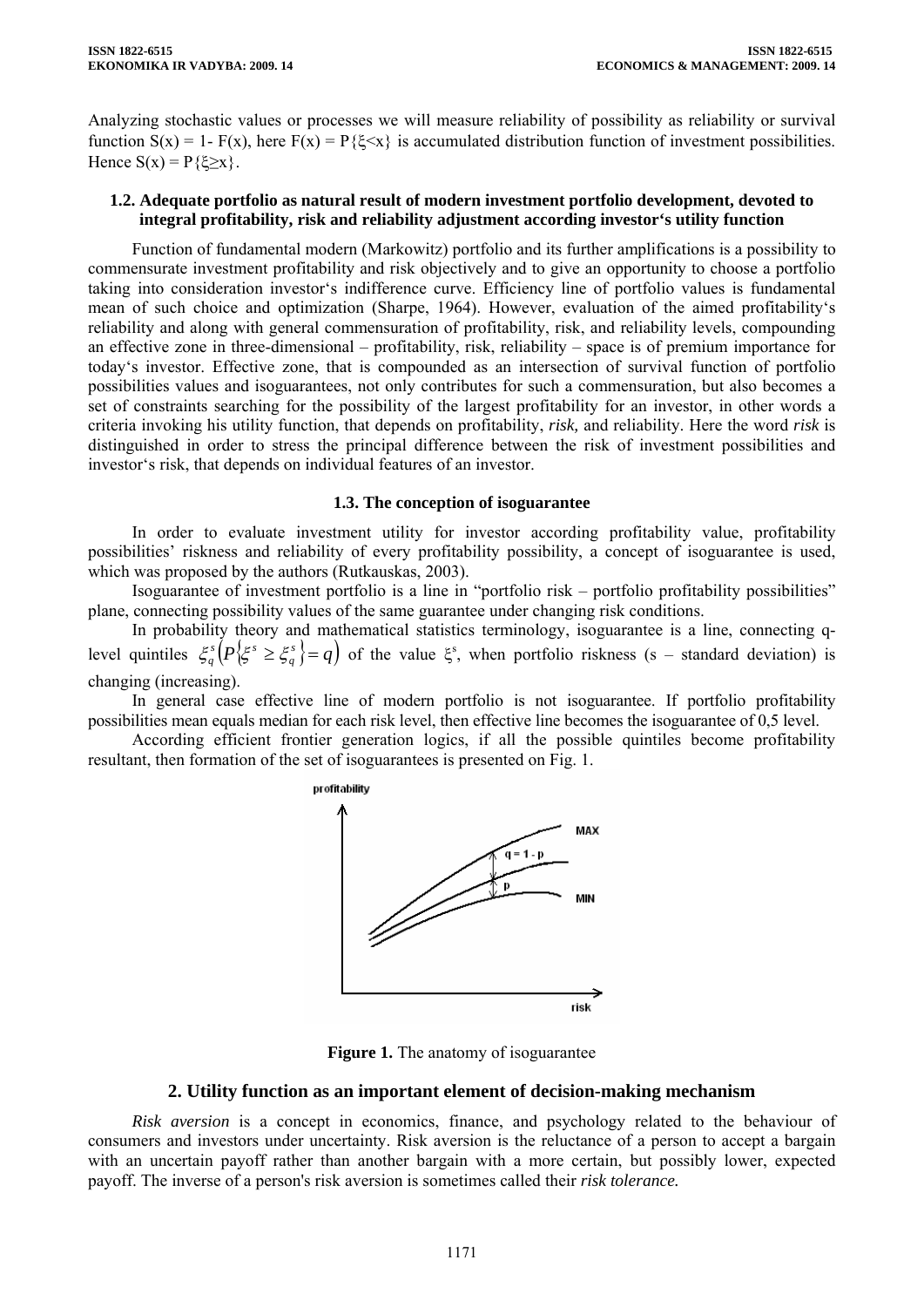The degree or level of risk aversion (tolerance) can be depicted using utility function. According to modern utility theory, utility is a representation of a set of mutually consistent choices and not an explanation of a choice (Von Neumann & Morgenstern, 1944). As it is seen from the Fig. 2, specifying the utility function is an important stem of the sequence of investment problem solving process. However, this process on Fig. 2 is presented from the viewpoint of investment anatomy – here the internal investment portfolio structure aspects are presented, not considering global factors (Stasytytė, 2008).

Analysing economic properties of utility functions would allow narrowing the shape of particular utility function. The *first property* of utility function states that more is always preferred than less. For example, if we want to choose between two certain investments, we always take the one with the largest outcome (Markowitz, 1999). In mathematical terms, if utility increases as wealth increases, then the first derivative of utility, with respect to wealth, is positive (Elton *et al.*, 2003).



**Figure 2.** Steps of investment problem solving

The *second property* of a utility function is an assumption about investor's taste for risk. Three assumptions are possible: aversion to risk, risk neutrality and risk seeking.

The third property of utility function is an assumption about how the investor's preferences change with a change in wealth. (Elton *et al.*, 2003).

Next let's see how utility function helps in determining an optimal portfolio. After the portfolio efficient frontier is determined, the next step towards the efficient portfolio development is taken – one of the portfolios from the efficient set is selected. Every investor selects the portfolio that satisfies the investor's desired risk level and provides the maximum profitability under mentioned risk level. Utility function helps the investor selecting optimal portfolio. Graphically utility function is viewed as the family of indifference curves, approaching the efficient frontier as the utility level decreases (Fig. 3) (Hirt & Block, 1993; Rutkauskas, 2006).



**Figure 3.** The intersection of indifference curve family and efficiency line (E) – the optimal portfolio for the investor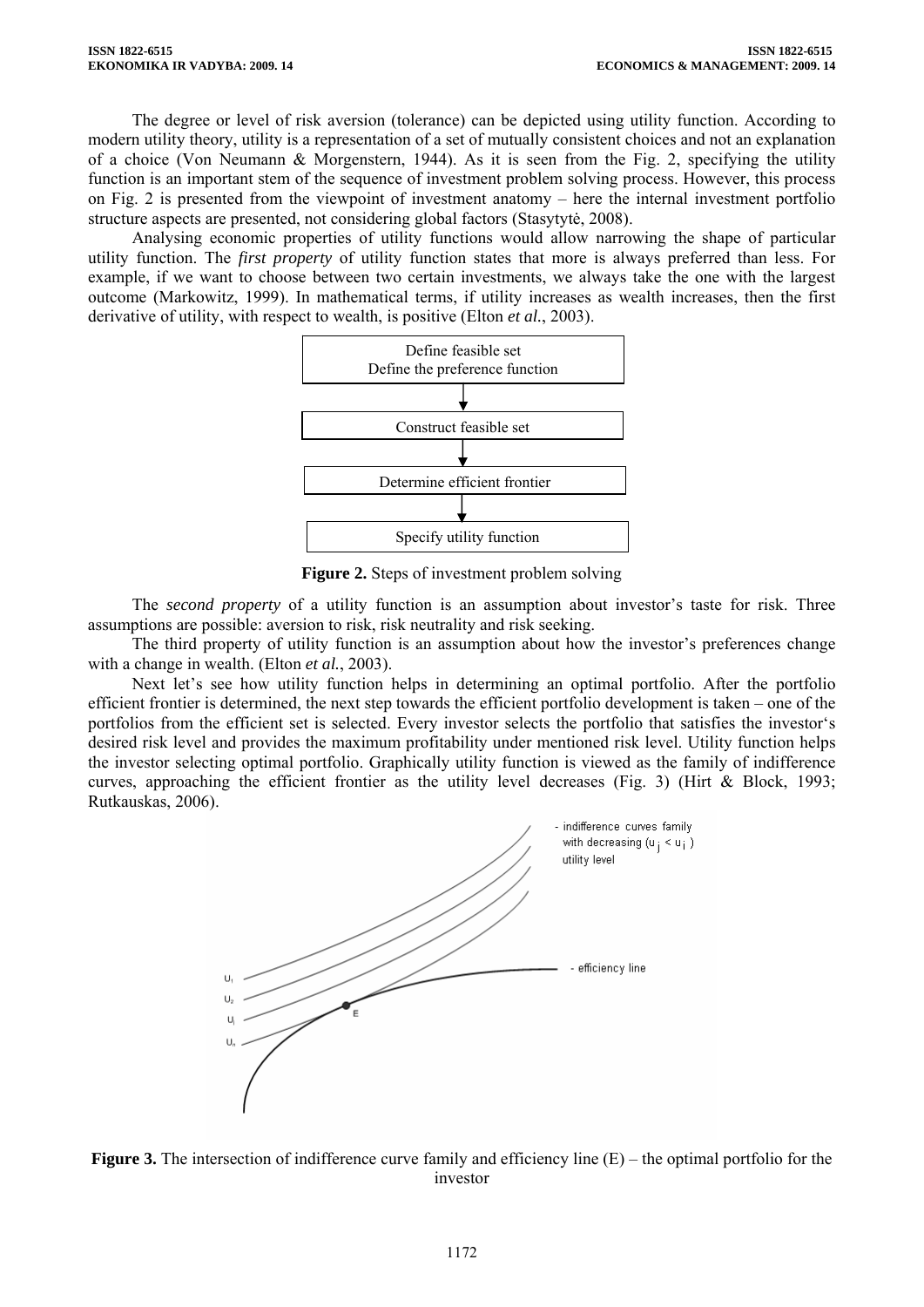It is worth noticing that Fig. 3 presents only the family of indifference curves of a risk-averse investor. The intersection of risk-neutral investor's and risk-seeking investor's utility functions with efficiency line would look differently.

After plotting the efficiency line and utility function, it is possible to find the most efficient portfolio for particular investor. The most efficient portfolio appears in that point of efficiency line, where indifference curve touches the efficiency line. Such specification of decision-making procedure is meaningful because the author solved the complex stochastical programming problem with the help of imitative technologies and graphical decision-making means. In Fig. 3 it is point E. Such portfolio (i.e. two parameter (profitability average and riskness) portfolio's value indicator) maximizes investor's utility. Another investor, which has other acceptable risk level, would have other utility function, and, in turn, other optimal portfolio.

Fig. 3 presents the schematic view of the two-parametrical utility function in , mean-standard deviation" plane. However, forming asset portfolio and plotting the utility function in two-dimensional plane is not fully informative, because investor does not get information about reliability level of a certain portfolio possibility. For this reason the three-parametrical utility function in "profitability-risk-reliability" plane can be constructed (Fig. 4) (Rutkauskas & Stasytytė, 2006).



**Figure 4.** Schematic portfolio profitability possibilities (left side) and utility functions (right side) threeparametrical view

The utility function presented on Fig. 4 depends on three parameters – profitability (*p*), reliability (*q*) and riskness ( $\sigma$ ), and can be described using such a formula:

$$
U = \left(\alpha_1 p - \alpha_1 \sigma^{\alpha_2}\right) e^{\alpha_3 q} \qquad (2)
$$

here *p* – profitability, σ *-* riskness of profitability possibilities set, *q* – reliability (Rutkauskas, 2006). In such a case, an optimal portfolio would occur in the point where the utility function tangents the set of portfolio values.

Real three-dimensional example of efficiency zone with normally distributed profitability possibilities of six assets – N(0,9613; 0,0448), N(1,0022; 0,0658), N(0,9980; 0,0124), N(1,0011; 0,0301), N(1,3969; 0,0309), N(1,004; 0,0183) is presented on Fig. 5.